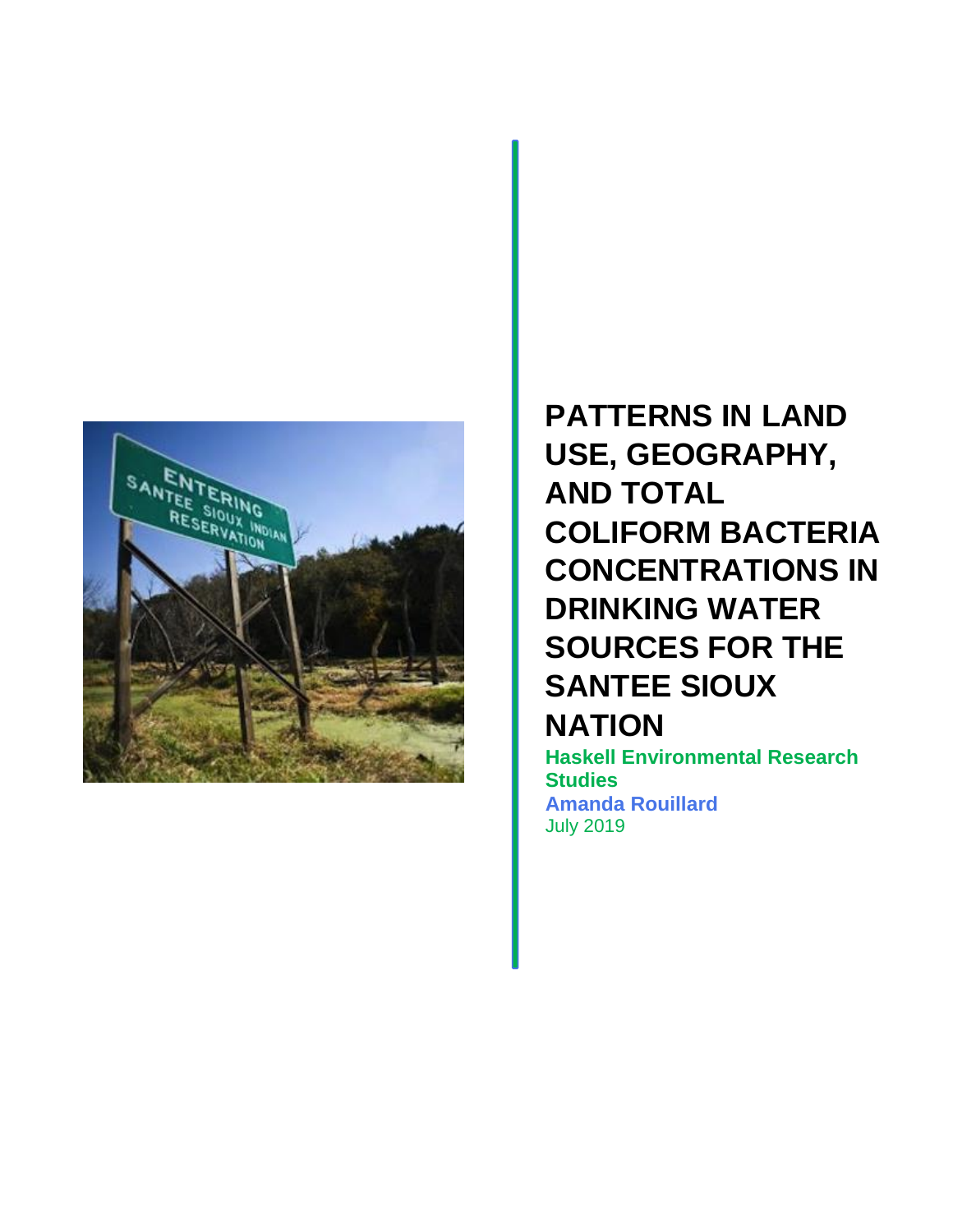# **Table of Contents**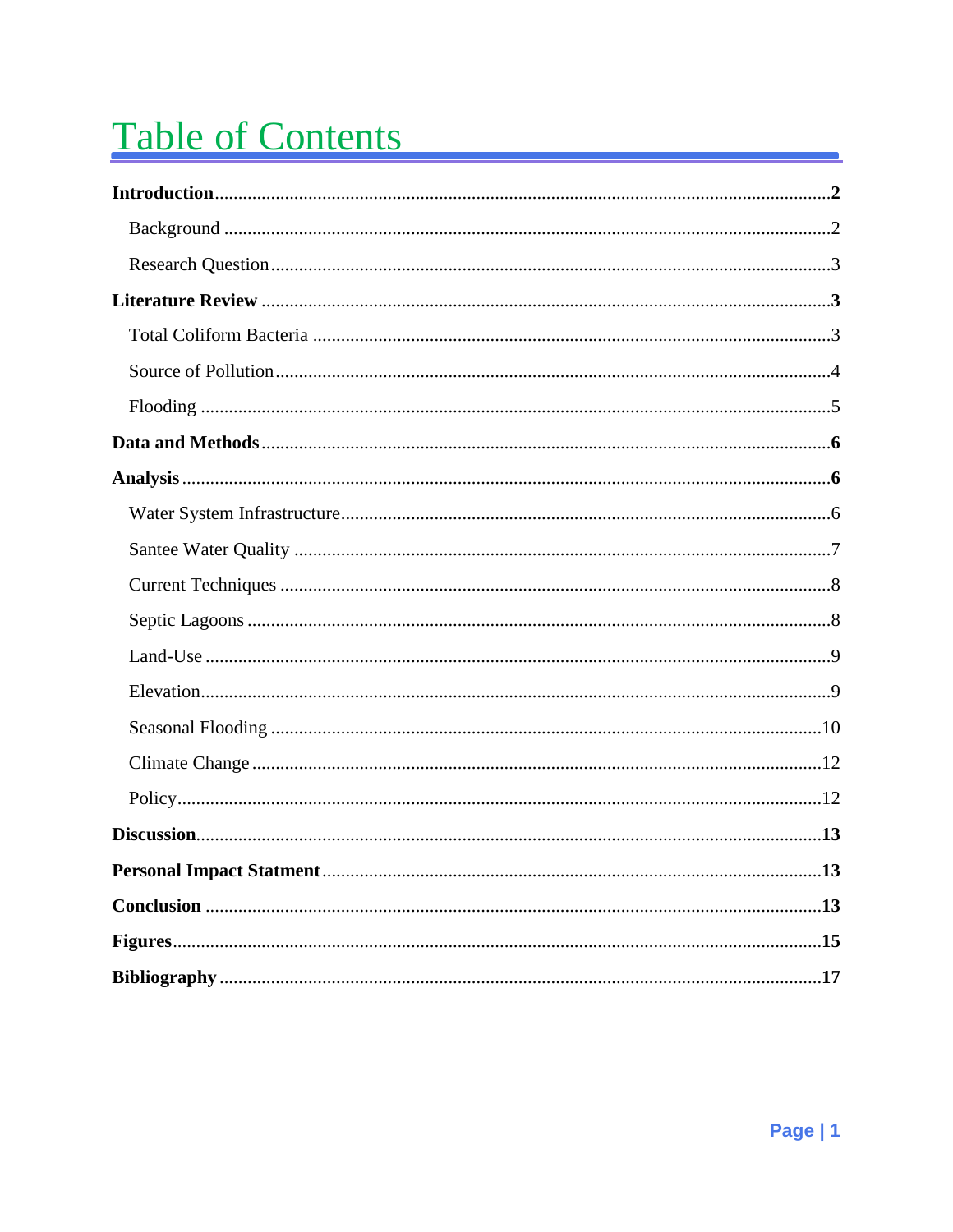## **Introduction**

The overall aim of my project is to study patterns between land use, elevation, and floodwaters on drinking water quality in Santee, Nebraska. Livestock pastures and septic lagoons are two primary point-source pollutants of total coliform bacteria, specifically fecal coliform, in groundwater wells used for the reservation. Floodwaters, channelized runoff, and high concentrations of bacteria will further degrade water sources used for drinking water within Santee.

#### **Background**

A significant portion of Indian Country experience a disparity concerning safe drinking water. Reservations are historically underserved when it comes to access of potable water sources, typically a result of poor tribal and government structure, and lack of economic resources. The Omaha tribe in Macy, Nebraska had multiple outbreaks of fecal coliform bacteria in their groundwater, in 2013 and 2016, due to poor well construction. The water supply made a significant number of tribal members ill, and resulted in a declared state of emergency (Reece 2016). Total Coliform bacteria (CB) are microorganisms present in the digestive tract of mammals, including humans. Santee is a tribal reservation located in northeastern Nebraska without access to clean drinking water due to CB contamination (McGinnis and Davis 2001). (See figure 2) Santee was established by President Andrew Johnson's Executive Order of 1866, as a home for the Santee Sioux Nation (Reclamation 2004). Water is essential for life and connects all living things. Indigenous people consider water a sacred element important to cultural beliefs and practices.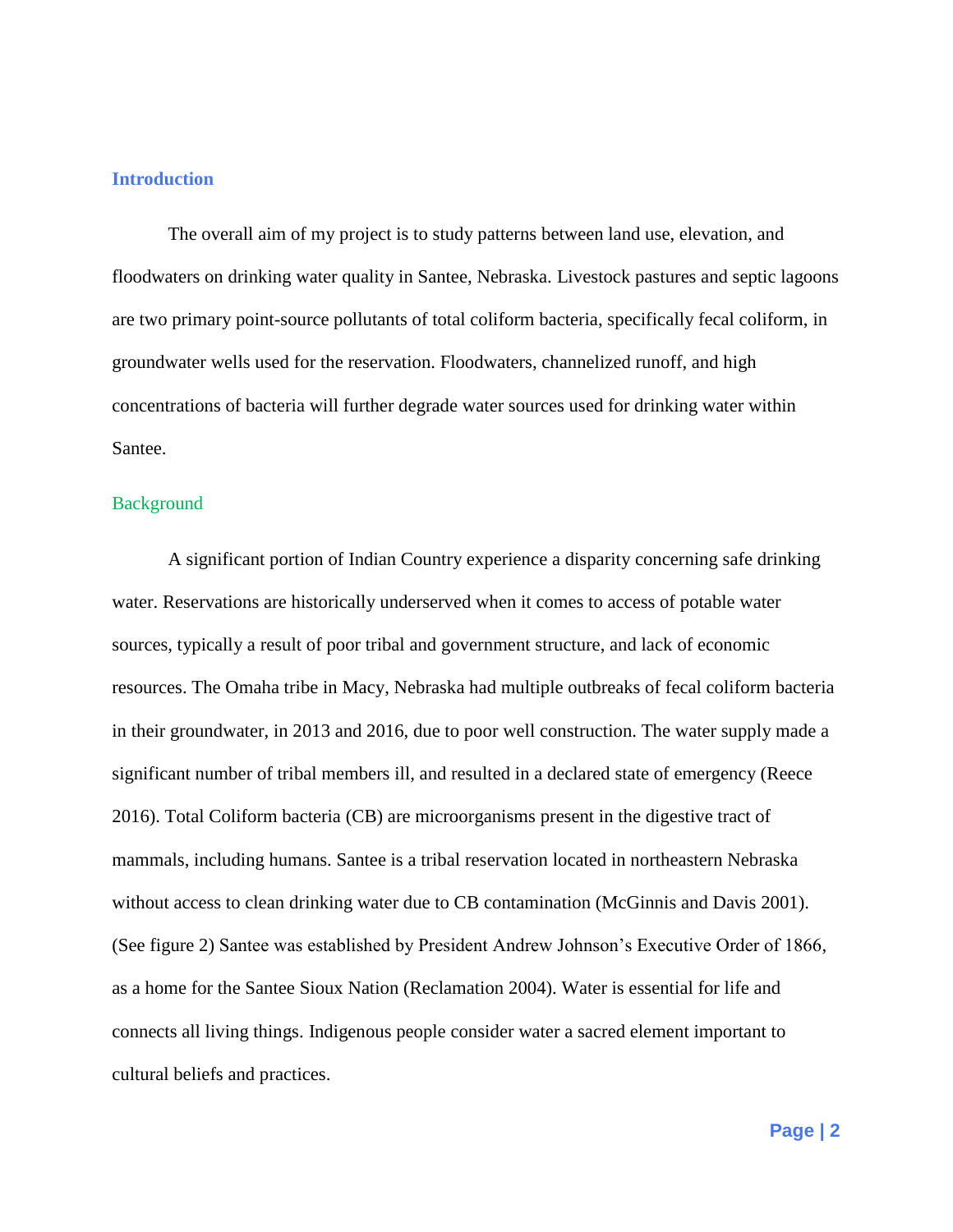Santee is supplied with unsafe drinking water due to fecal coliform bacteria contamination in water supplies. Ground water from wells within the reservation cannot be consumed by residents. Safe drinking water must be purchased. The Safe Drinking Water Act (SDWA) was authorized by Congress in 1974 to regulate water quality standards for drinking purposes and to enforce primary standards or maximum contaminant levels associated with health risks (Bureau of Reclamation 2004). A high percentage of wells sampled within reservation boundaries exceed the U.S. Environmental Protection Agency (EPA) primary drinking water standards for CB (Bureau of Reclamation 2004). A population without access to safe drinking water is a concern for public health, food safety, natural resource management, and environmental protection.

## Research Question

How does land use increase fecal coliform bacteria concentrations in ground water sources for the Santee Sioux Nation? My project examines land-use patterns, geographical features, and climatic events in relation to drinking water quality for the tribe. Research is necessary to discern why poor water quality continues to be an issue for the Santee Sioux Nation with the potential to worsen.

## **Literature Review**

#### Total Coliform Bacteria

A common technique among scholars is the use of total coliform bacteria as an indication of contaminated water. CB are microscopic organisms who reside in the lower intestines of warm-blooded mammals. CB do not cause disease, their presence indicates more dangerous bacteria, such as salmonella, may be present (Gosselin et al. 1997). Sometimes CB are excreted in both human and animal fecal matter, serving as an indicator of recent contamination by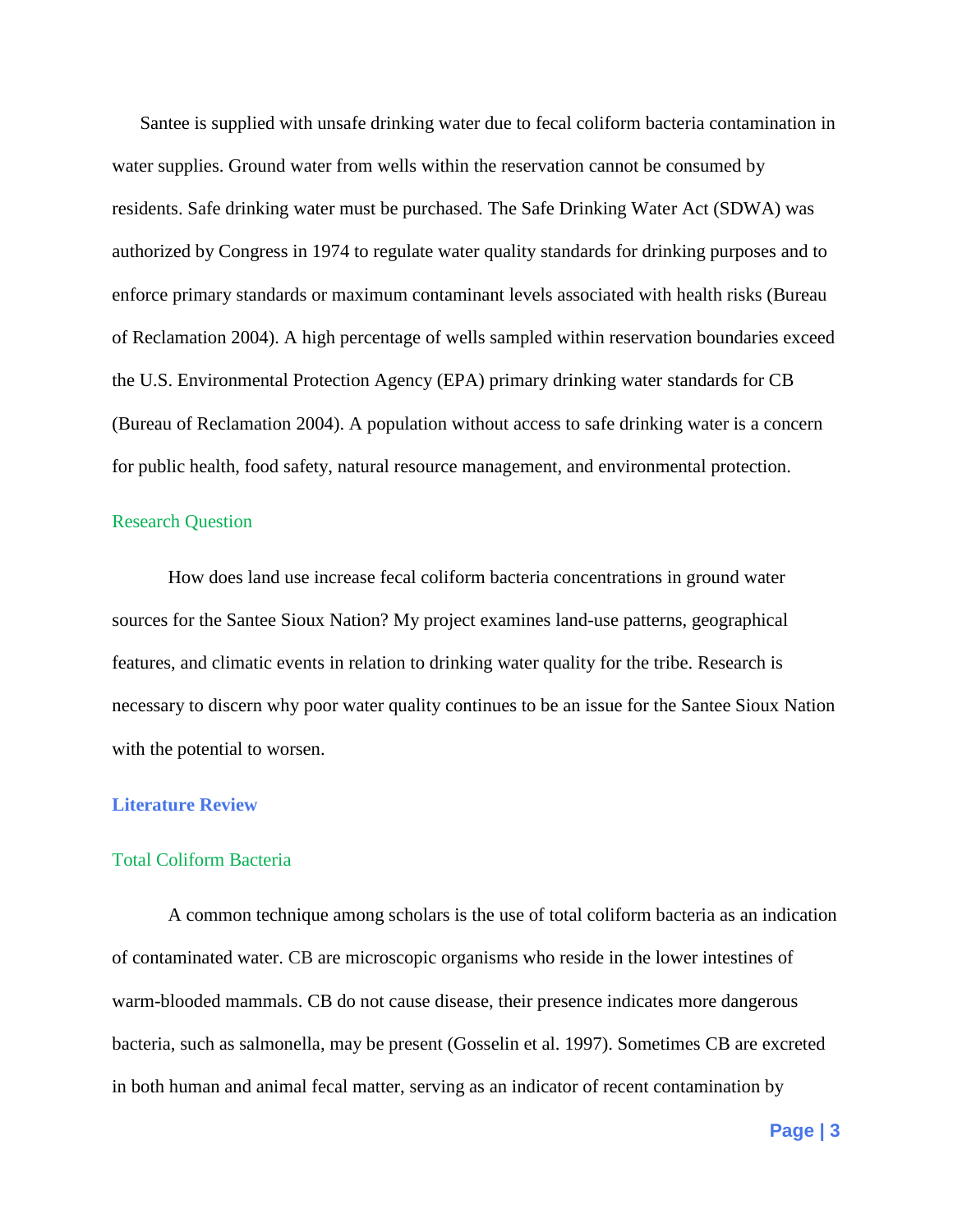sewage or livestock operations (Chirila, Minea, and Iancu 2010). Fecal coliform are a subgroup of total coliform bacteria, *Escherichia coli* (E. coli) is included in this group along with *Citrobacter, Klebsiella*, and *Enterbacter* (Eccles et al. 2017). Groundwater wells containing CB are a health concern for populations relying on contaminated wells as their primary source of water (McGinnis and Davis 2001). When pathogenic microorganisms enter drinking water, they pose a risk to human health (Jamieson et al. 2003). Testing for CB is the most reliable way to monitor water quality in a specific source. Members of the Santee Sioux Nation receive unfit water due to the mobilization of CB into ground water sources.

# Source of Pollution

A prevalent source of fecal coliform bacteria are septic lagoons and livestock pastures. There are several mechanisms for bacteria to enter water systems including surface runoff, groundwater flow, and direct discharge. In regards to sewage pollution potential, the most important factor of a sewage system malfunction is age (Bishop et al. 1998). A number of ground conditions also increase the likelihood of sewage leaking such as groundwater movement and fluctuating levels of the water table. Livestock are considered one of the major sources of microorganisms in ground water systems (Jamieson et al. 2003). CB is excreted by cattle and carried in to water supplies, lower concentrations are carried into ground water due to the relationship between water and soil, while higher concentrations are found in surface waters because of direct contact. Septic lagoons and livestock pastures are examples of how CB gains access into drinking water supplies.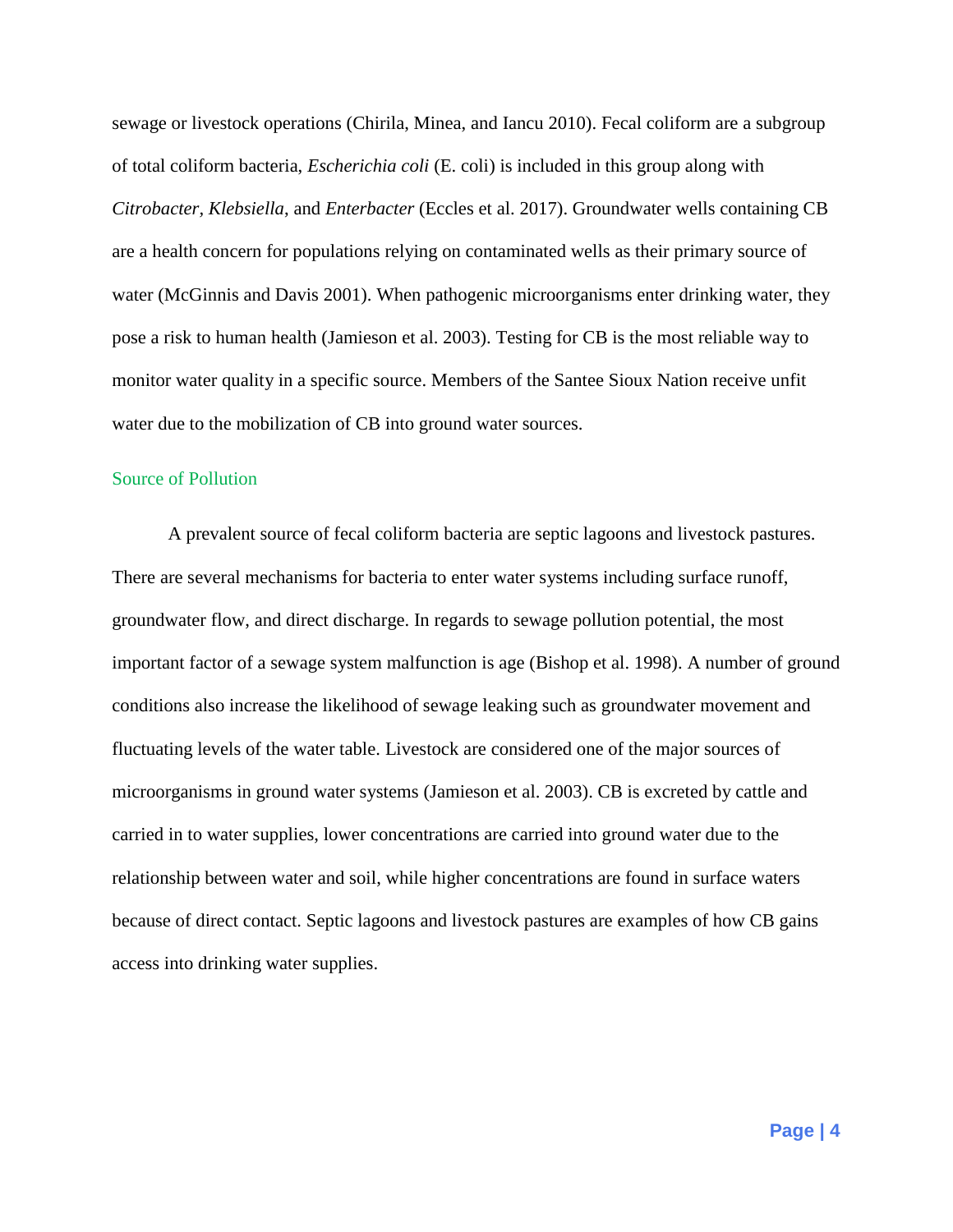## Flooding

Researchers have noted a strong environmental link between flooding and ground water contamination. Heavy rainfall events and flooding are characterized by high volumes of water and increased streamflow. Water quality is impacted through runoff transporting suspended solids, chemical, and biological substances into bodies of water (Roig et al. 2011). Unfit ground water supplies are a leading cause of waterborne disease outbreaks, notably within developed countries due to the common misconception that ground water is a universally safe resource (Eccles et al. 2017). At least 36 waterborne disease outbreaks preceding heavy rain or flooding events were reported to the Center for Disease Control and Prevention (CDC) between 1971 and 2008 (Andrade et al. 2018). High concentrations of fecal coliform bacteria occur when stormflows peak during spring months. Heavy rainfall generates bacteria transport-mechanisms, which may degrade water quality for an extended period of time. (Jamieson et al. 2003). Heightened mobility of pathogenic microorganisms further increase human susceptibility to disease when in contact with contaminated water (Andrade et al. 2018). Flooding and heavy rain events are associated with contamination of ground water by increasing the pathogen load into water resources. This type of pollution involves many intricate ecological relationships requiring further analysis.

My project fits within existing research by combining information on the drinking water deficit in Santee with geographical and land use patterns, and to examine potential of future pollution due to seasonal flooding events. CB contamination of groundwater supplies is found in rural areas of the Midwest however, the frequency of CB contamination in Indigenous communities is less discussed. Water quality on reservations throughout the United States is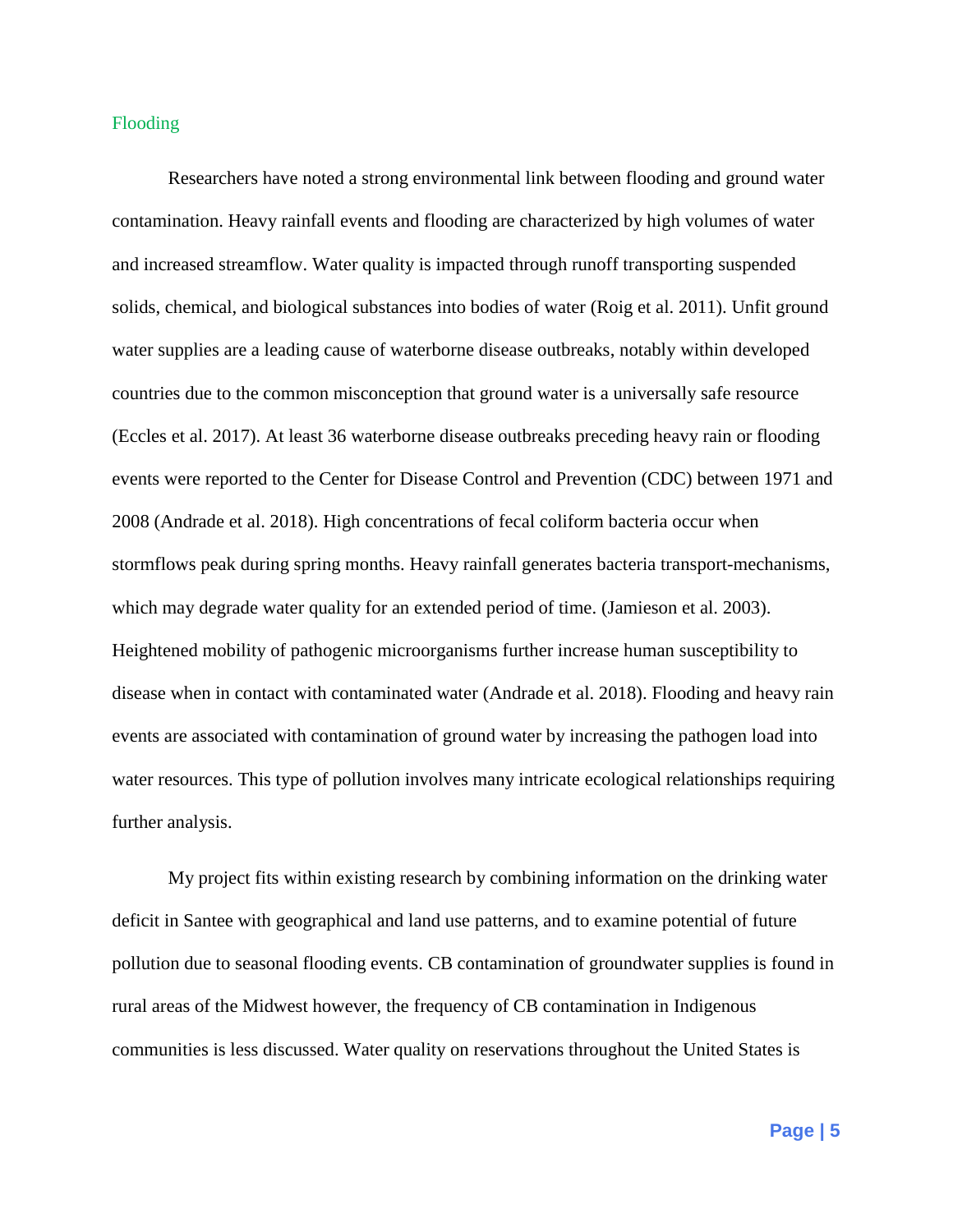relatively poor and underreported, my research will help bring awareness about water issues pertaining to the Santee Sioux Nation.

## **Data and Methods**

For this project I compiled environmental data concerning well water quality, land characteristics, geographical features, and data from past flooding events. Reports by the United States Department of the Interior, Bureau of Reclamation from 2004, 2006, 2008, and 2011 were used and are available online. These reports include background information on the Santee Sioux Nation, data on water quality, septic system information, livestock, and agricultural practices within the reservation. Esri's ArcGIS, a geographic information system, was used to access geospatial datasets to explore the geography of Santee. Light detection and ranging (LIDAR) datasets were used to survey land-use and cover of the study area. The United States Geological Survey (USGS) Water Information System was used to access data from specific water monitoring sites and dates of hydrological events. Data was analyzed to form an overall view of the state of water provided to members of the Santee Sioux Nation and to show how relationships between geography, land-use, and flooding impacts water quality.

## **Analysis**

## Water System Infrastructure

A water supply network consisting of wells, treatment, and distribution provide public water to the reservation. There are five principal aquifers underlying the study area, of which three are commonly used, the Quaternary alluvial aquifer, the Ogallala aquifer, and the Dakota aquifer. The Coddel aquifer and Lower Paleozoic aquifer systems have limited use due to occurrence and depth (McGinnis and Davis 2001). Water is first drawn from two forty-foot wells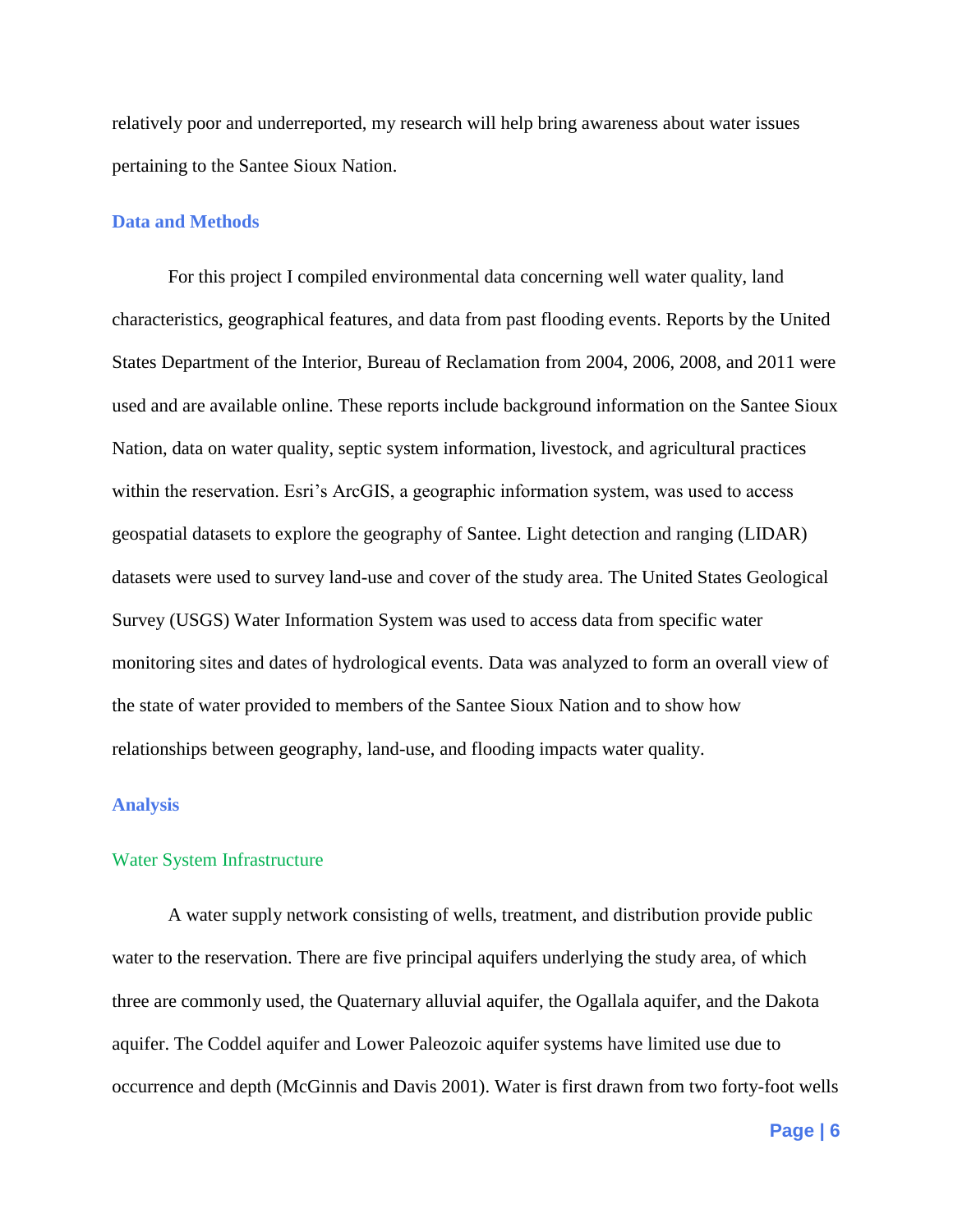located along Bazile Creek in the western portion of the reservation. Combined both wells pump an average of 200 gallons per minute (Reclamation 2004). Water is then treated in a "chlorine building" before being transported to storage. The distribution system consists two buried water storage tanks, which can hold up to 195,000 gallons of water. From here a six inch water main then distributes water throughout the reservation (Reclamation 2004). Effectiveness of Santee's water supply network is dependent on contact time of chlorination treatment to provide adequate disinfection.

## Water Quality

Water delivered to members of the Santee Sioux Nation is of poor quality due to high concentrations of fecal coliform bacteria. According to a report composed by the Bureau of Reclamation in 2006, 44% of ground water samples taken within reservation boundaries exceed EPA primary drinking water standards for CB. Streams and surface waters were sampled and 100% contained CB, > 200 colony forming units per 100 milliliters (Reclamation 2006). A lack of pesticides in samples indicate the contaminate source is likely point-source pollution from livestock pastures or septic systems, as opposed to non-point source agricultural pollution (Reclamation 2006). Findings indicate the poor quality of water supplied to residents is likely due to contamination of CB from livestock pastures and septic lagoons operated on tribal land. Contaminant sources are positioned at higher elevations in comparison to groundwater wells allowing contaminants to travel easily downhill, a main factor in high contamination levels in groundwater sources.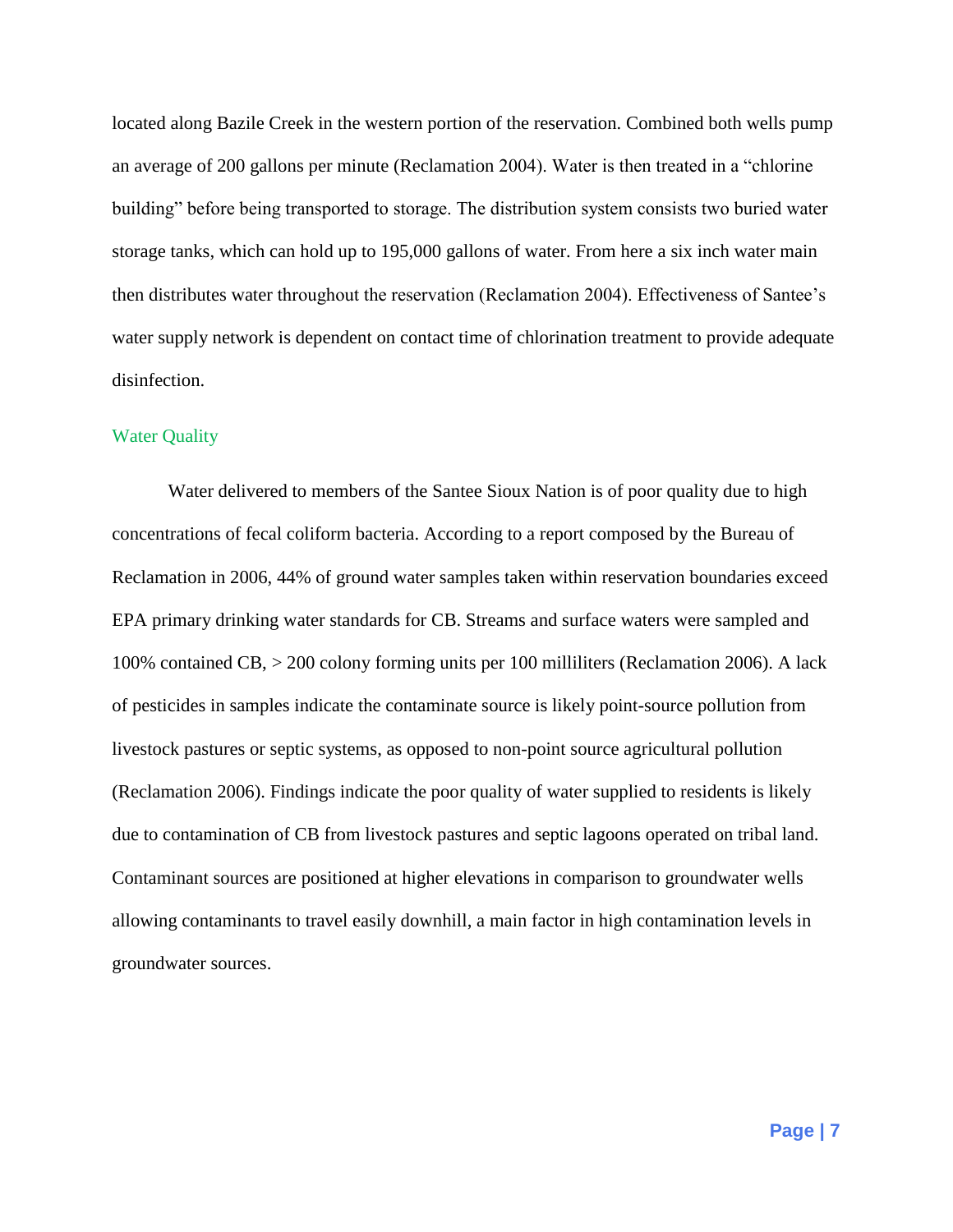## Current Techniques

A primary counterpoint in the detection of coliform bacteria in water sources are methods used to observe CB in drinking water. Current methods are time-consuming and sensitive, as result are not adequate for in field response to a heavy runoff event such as flooding (Roig et al. 2011). Laboratory techniques used to detect the presence of coliform bacteria in water is based on microbial cultures. Methods used include the multiple-tube fermentation technique and the membrane filter technique, both of which require specific media and incubation conditions. Detecting CB and Escherichia coli (E.coli) is based on specific enzyme activity of betagalactosidase and beta-glucuronidase (Rompré et al. 2002). The membrane filter technique is most commonly used because of simplicity and affordability. Current techniques are not only time-consuming but have limitations, such as the duration of incubation. Due to such factors common methods used to detect coliform bacteria in drinking water are not efficient in times of crisis such as a flooding event.

# Septic Lagoons

A potential source of microbial pollution in Santee's groundwater is septic system effluent from sewage lagoons utilized by the tribe. Sewage system effluent is liquid waste or sewage discharged from a septic system into a water source (Bishop et al. 1998). The tribe's septic system involves waste disposal in four septic lagoons located outside of the residential area. The lagoons were constructed in 1978 and last reconditioned in 1993 due to excess leakage (Reclamation 2004). The septic system also consists of a gravity collection network with a submersible lift station, which pump wastewater from homes at low elevations to the septic lagoons located over 100 feet higher (Reclamation 2004). CB are present in human fecal matter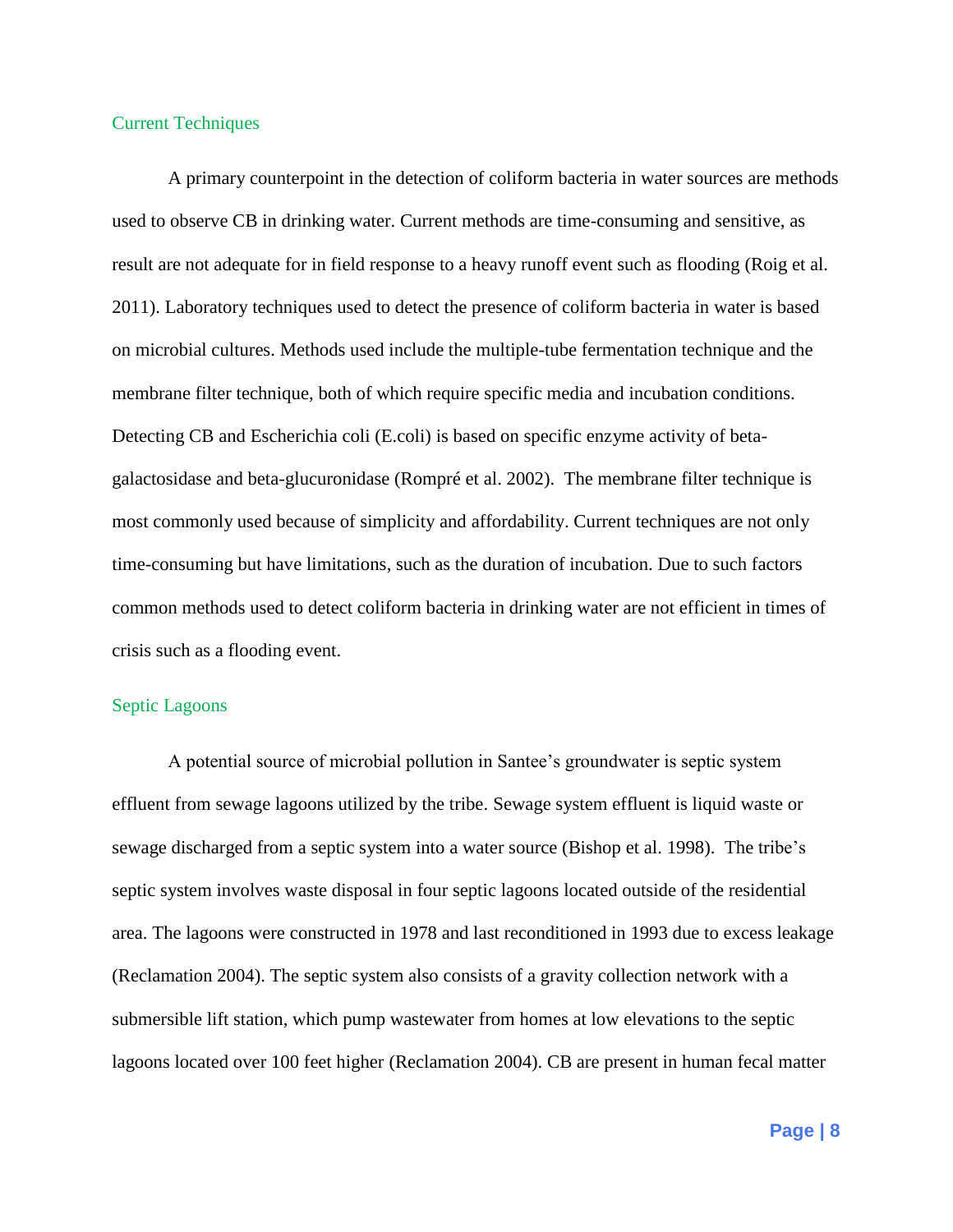making these lagoons a likely source of bacteria. The lagoons are constructed above ground and at a much higher elevation, and as a result are exposed to run off carrying fecal coliform bacteria downhill into ground water sources used for the tribe. Ground water contamination caused by septic system effluent needs to be assessed to determine the scale of problems so action can be taken to secure potable water for the tribe.

## Land Use

Another potential source of microbial pollution are livestock pastures located on reservation land, which coincide with portions of the study area with the highest elevation. Forests dominate the northern portion of the area and on bottom lands along Bazile, Lost, and Howe Creeks. Pasture and rangeland are primarily on dissected plains with moderate to steep slopes. Cropland exists in the remainder of the study area, mainly in areas of rolling hills with slight to moderate slopes (Reclamation 2006). Cattle not only pollute water sources, but also represent a large portion of water demand. The tribe operates the Saint Bar Ranch producing beef and alfalfa, an important income for the Santee Sioux Nation. The ranch spans approximately 3,400 acres of tribal land and owns 800-head of cattle and 100-head of buffalo. A growth for the Saint Bar Ranch is anticipated, the number of cattle is expected to grow to 1,000 and buffalo to 200 (Reclamation 2006). Buffalo are significant to the tribe, they promote cultural ties as well as tourism for the area.

## Elevation

Elevation plays an important role in how water moves through the environment and on water quality. During heavy rain events some water cannot be absorbed into the soil, excess water flows downhill in the form of runoff. As water moves, it picks up sediments and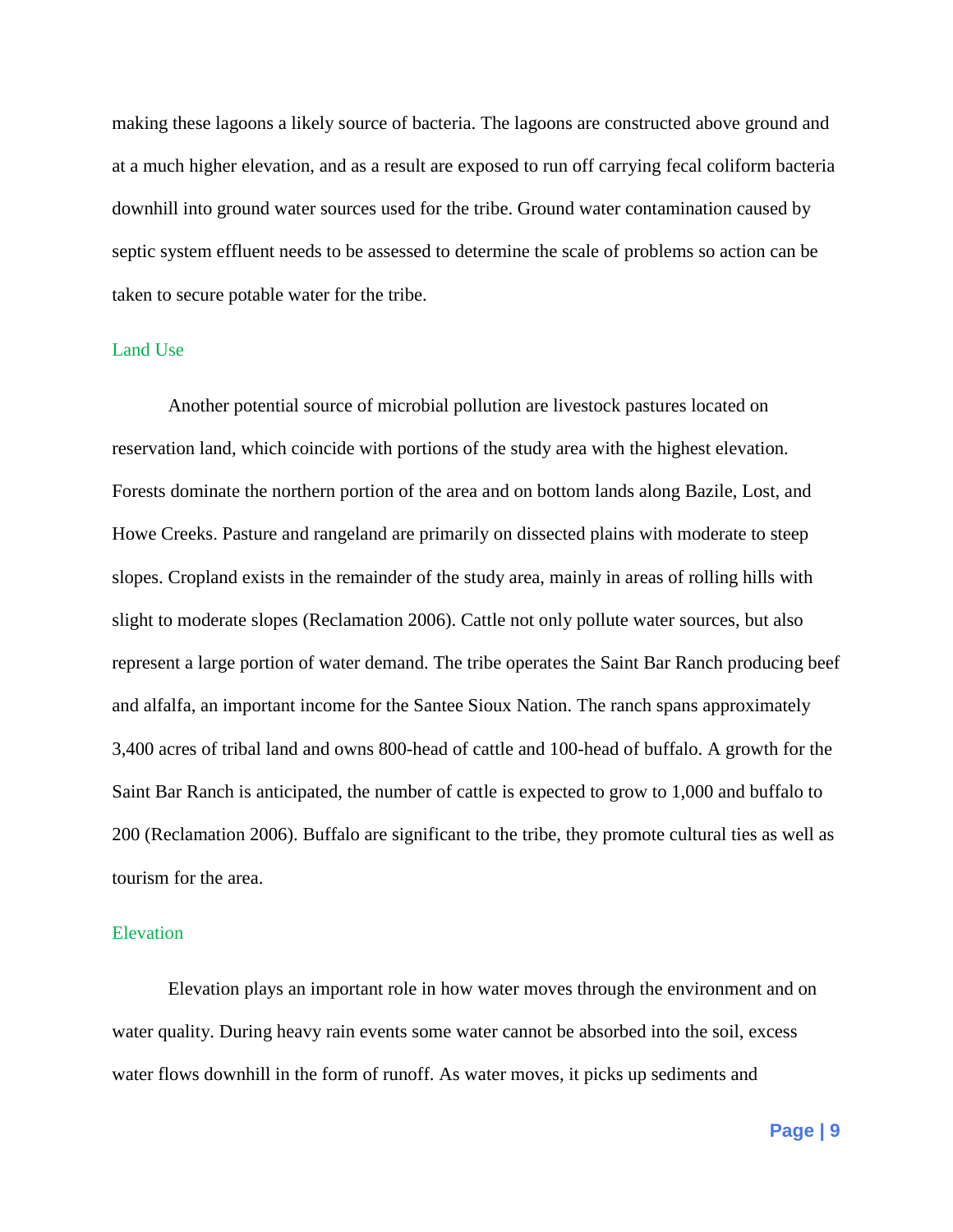contaminants such as CB and transports the pollutants from high elevations to low elevations. This results in increased concentrations of pollutants in low elevation catchment areas such as Santee. As a result, the tribe's drinking water is negatively impacted by land-use at higher elevations. Catchments dominated by a particular land-use, such as livestock pastures, show patterns in water quality, like the presence of CB (Larned et al. 2004). Elevation is key to high levels of runoff, which can be channelized into specific water sources such as Bazile Creek, increasing amounts of contamination in drinking water supplies for the Santee Sioux Nation. The lowest point of the study area is the bottomlands to the north along the Missouri River at 1200 feet. Between 30 and 70 feet higher are groundwater wells along Bazile Creek used to supply water for the tribe. Over 100 feet higher are the four exposed septic lagoons. Around 1400 to 1800 feet up are the highest portions of the reservation, as well as the location of livestock pastures. All sources of CB are at much higher elevations than groundwater wells making it easier for these bacteria to gain access into the water supply. (See figure 1)

| <b>Location</b>    | <b>Elevation (feet) Lowest point</b> | <b>Elevation (feet) Highest Point</b> |
|--------------------|--------------------------------------|---------------------------------------|
| Within tribal land | 1200                                 | 1900                                  |
| Wells*             | 1230                                 | 1270                                  |
| Septic Lagoons     | 1320                                 | 1340                                  |
| Pastures           | 1400                                 | 1800                                  |

\*Of the two wells used the lowest was the well located to the north and the highest was the well

located to the west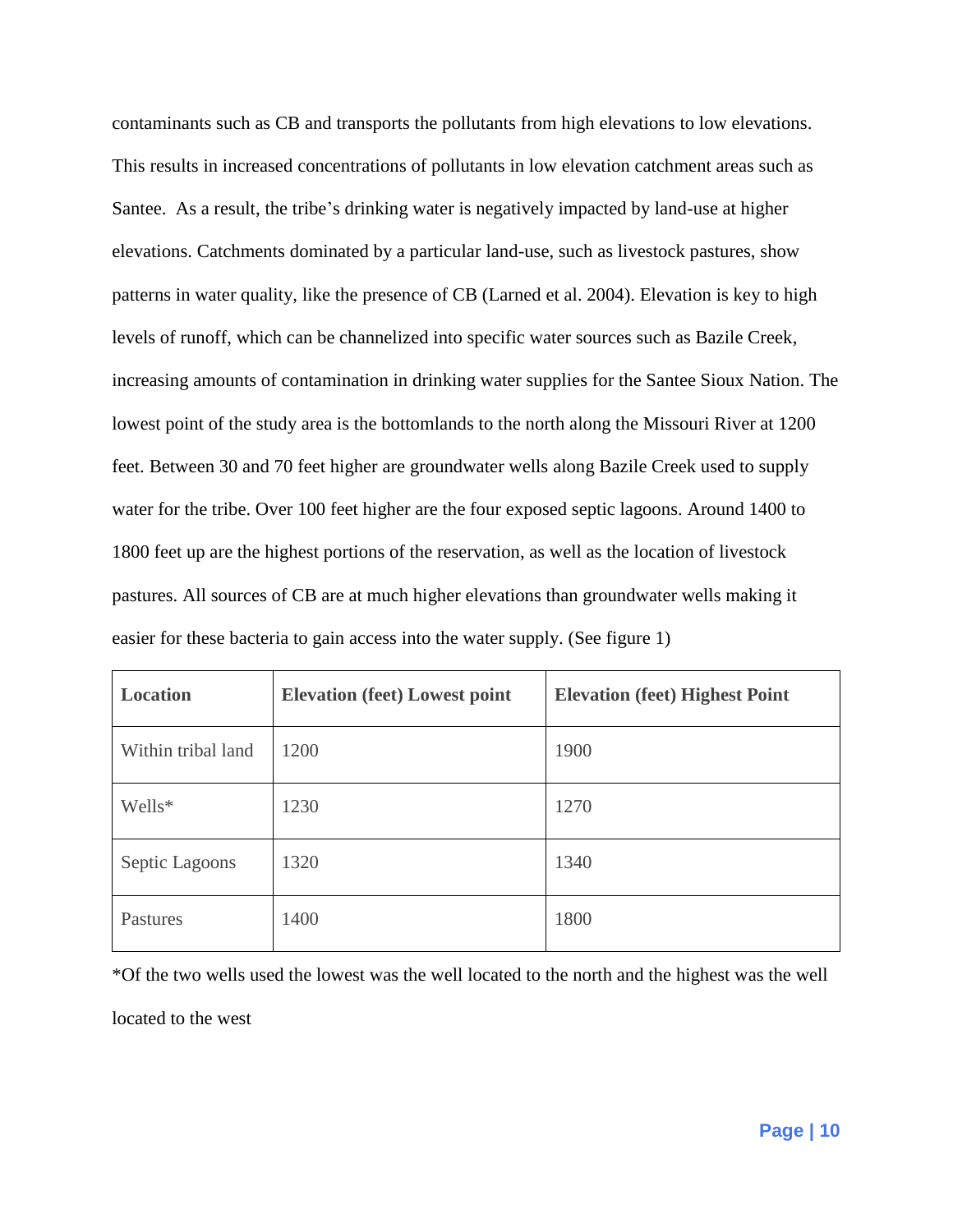## Flooding and Heavy Rain Events

Due to geographic location, Santee is susceptible to seasonal flooding and heavy rain events. Runoff from hydrologic events acts as a transport-mechanism for coliform bacteria. Runoff carries CB from livestock pastures and septic lagoons, uphill, into ground water, downhill. Water sources are located along Bazile Creek at low elevations, as a result the water has high concentrations of contaminants, including (CB). Bazile Creek enters the reservation from the south and continues north into the Missouri River, in all it drains a total of 365 square miles, 56.2 of which are tribal lands (Reclamation 2004). The health of Bazile Creek is represented in the quality of water obtained from ground water wells below. Due to an increase of sediments within Bazile Creek, flooding has become more common in areas of low elevation.

In 1999, a record flood submerged the well field resulting in contamination of the public water supply by fecal coliform bacteria efficient enough to declare a state of emergency (Reclamation 2004). Several months of cleanup were required to return the water supply to tribal members, in response emergency water was trucked in for an extended period. Following the flooding event, wells were elevated above the floodplain to a height declared sufficient to avoid predicted flooding problems. Heavy rain events resulting in flooding, like this occasion, can overflow septic systems resulting in increased microbial contamination of drinking water (Boholm and Prutzer 2017). Flooding events may also cause infrastructural damage to water supply systems.

In March of 2019, the Midwest experienced catastrophic flooding, three-fourths of Nebraska counties declared a state of emergency, including the Santee Sioux Nation. (See figure 3) Heavy rainfall and rapid snowmelt caused swelling of creeks and rivers resulting in the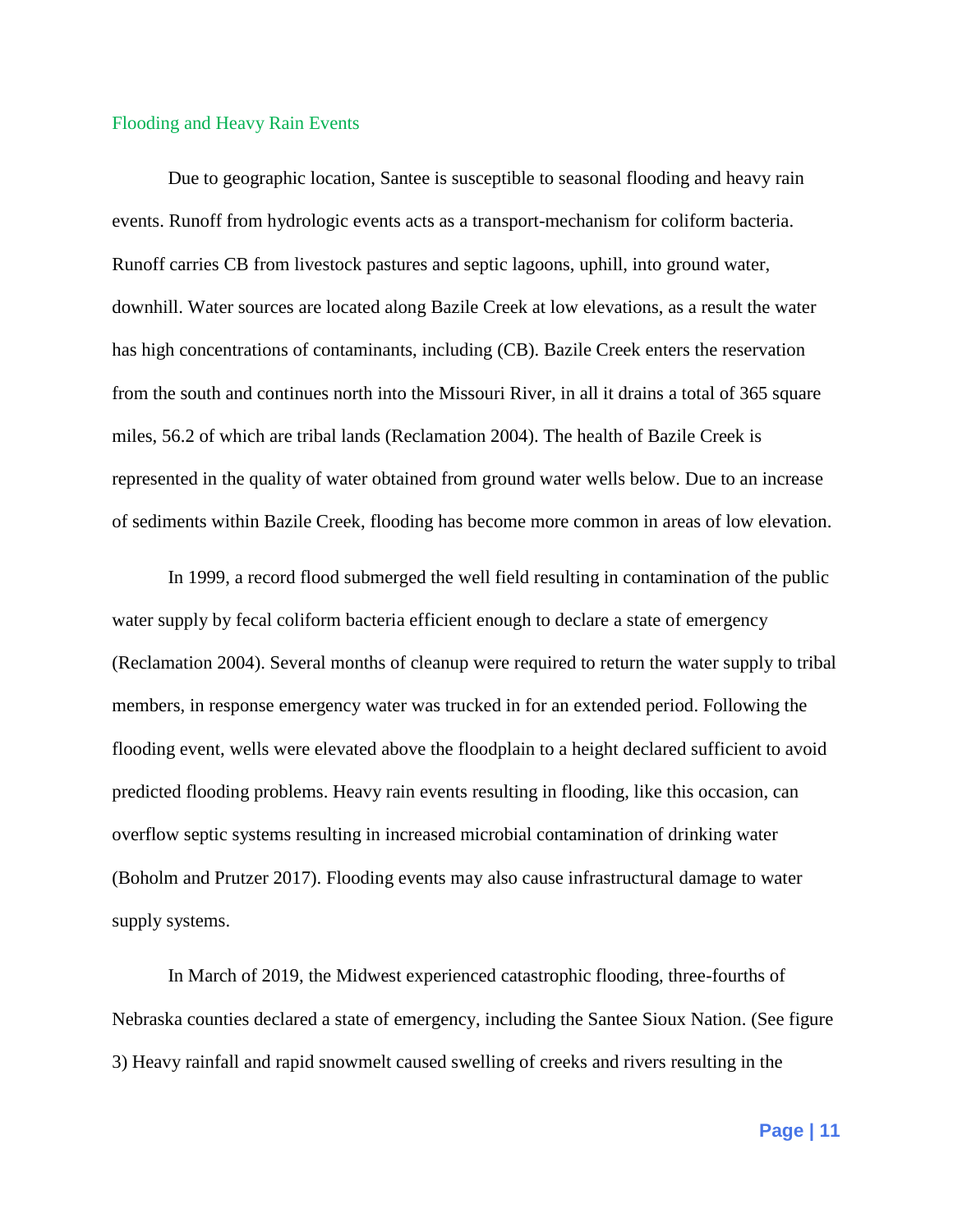collapse of dams, bridges and roads throughout the state. A major cause of devastation was the amount and size of ice carried in flood waters. Economic damage for the state of Nebraska was estimated to surpass \$1.3 billion. Costs include \$449 million in damage to roads, levees and other infrastructure; \$440 million in crop losses and \$400 million in cattle losses (Schwartz, 2019). Santee suffered a power outage after five power lines were toppled by floodwaters and ice. Infrastructural damage to the water distribution system cut off the water supply to tribal members. Damage to the main road into Santee made it difficult for repairs and to receive supplies. Combined these factors caused the tribe to evacuate some families and elderly to the casino south of Santee (Abourezk, 2019). A website to request funds collected donations to help pay for repairs. Surrounding communities volunteered and donated bottled water, food, hygiene products and other supplies. Several tribes gifted money for repairs and donated supplies including the Winnebago, Ponca, Sisseton Wahpeton Oyate, Shakopee and Yankton Sioux (Abourezk 2019). Majority of communities who assisted, both tribal and non-tribal, were also impacted by the flood, yet still came together to help one another.

#### Climate Change

Groundwater resources have the potential to be strongly impacted by climate change, the main source of water used for the Santee Sioux Nation. A predicted increase in frequency and intensity of flooding events has the potential to escalade bacterial contamination in groundwater supplies (Andrade et al. 2018). (See figure 4) Increasing temperatures boost microbial growth, and with insufficient treatment or distribution systems water is more prone to contamination (Boholm and Prutzer 2017). It is probable that groundwater supplies for Santee will degrade more quickly due to climate change.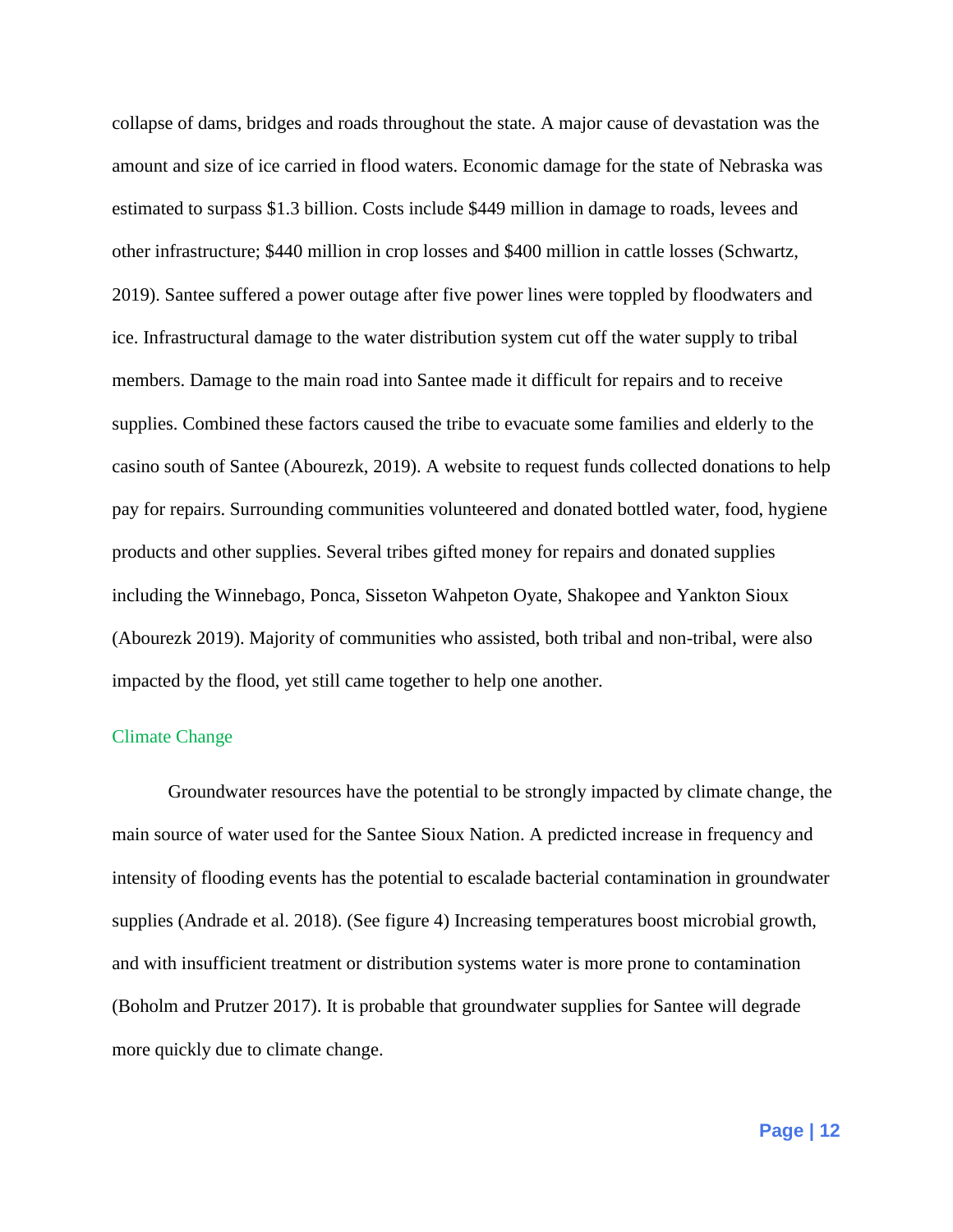## **Policy**

Deficient assistance or acknowledgment of water quality issues on reservations is a result of inadequate tribal and government structures. Tribes are recognized as domestic-dependent nations by the United States government. The Bureau of Indian Affairs (BIA) handles relations between tribal nations and the United States government, history between these entities formed a distrust experienced today. The Federal Indian Trust Responsibility is an important principal when discussing tribal and government relationships. According to the BIA, "The federal Indian trust responsibility is a legal obligation under which the United States has charged itself with moral obligations of the highest responsibility and trust toward Indian tribes (BIA 2019)." This trust doctrine is a legal obligation on the U.S. to protect tribal treaty rights, lands, assets and resources in respect to indigenous communities (BIA 2019). Subsequently, complications occur when discussing whether or not potable water sources are a tribal, state or federal issue (Reece 2016). Such complexity makes it difficult to contest the right for safe drinking water in many Indigenous communities.

## **Discussion**

One solution to supply residents of Santee with clean drinking water is to construct a surface water treatment plant at the Missouri River. To accommodate for low elevation and fluctuation of water and sediment near the residential area of Santee, the treatment plant should be constructed up river, from there treated water can be distributed to the reservation (Reclamation 2008). Another option would be to construct a new treatment plant near the existing well field along Bazile Creek. The current well field could be expanded or new wells could be installed in the south-east corner of the reservation (Reclamation 2008). Water from the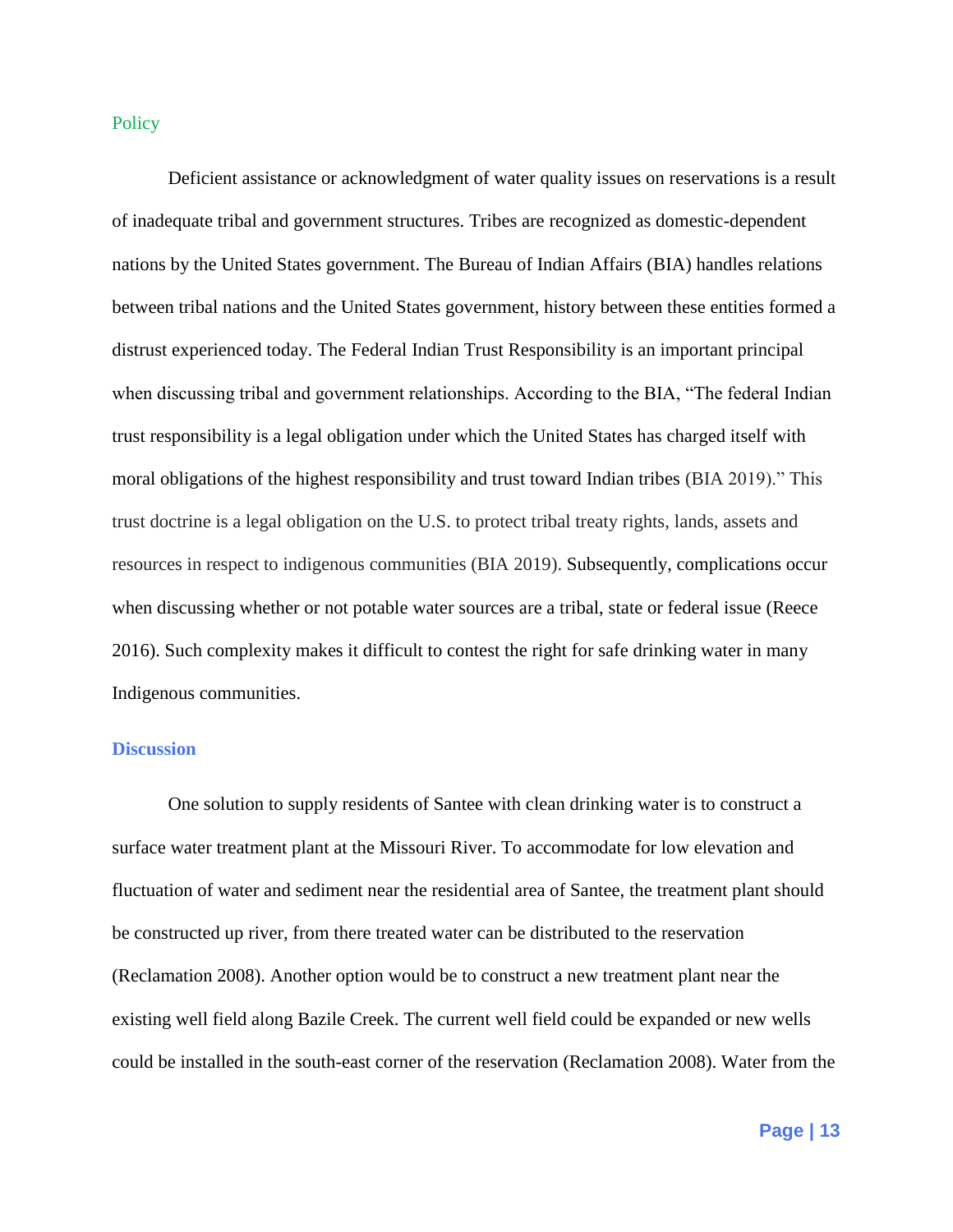southern portion of the study area is less susceptible to contamination in comparison to current wells used to supply water. Both options would provide tribal members with access to clean drinking water, substantially improving the quality of life in Santee.

## **Personal Impact Statement**

Growing up in Santee I experienced a drinking water deficiency first-hand and was unaware because this issue is such an accepted norm on the reservation. Unsafe drinking water forces residents, including myself and my family, to buy water for drinking purposes from the store. The location of Santee was a decision made by the federal government, which forcibly removed my ancestors from their indigenous homelands and placed the population in a location prone to poor water quality. My research was conducted to educate the public about this matter, and to express how our drinking water predicament is indeed not normal.

# **Conclusion**

Patterns between land use, elevation, and location make Santee's ground water sources more susceptible to bacterial contamination by fecal coliform bacteria. Annual flooding and heavy rain events result in channelized runoff further increasing the likelihood of bacteria being transported into groundwater sources. Supplying members of the Santee Sioux Nation with clean drinking water would require an initial investment for a new treatment plant, distribution system, and storage system. The economic price is worth the cost of something everyone deserves the right to, something essential to all life, water.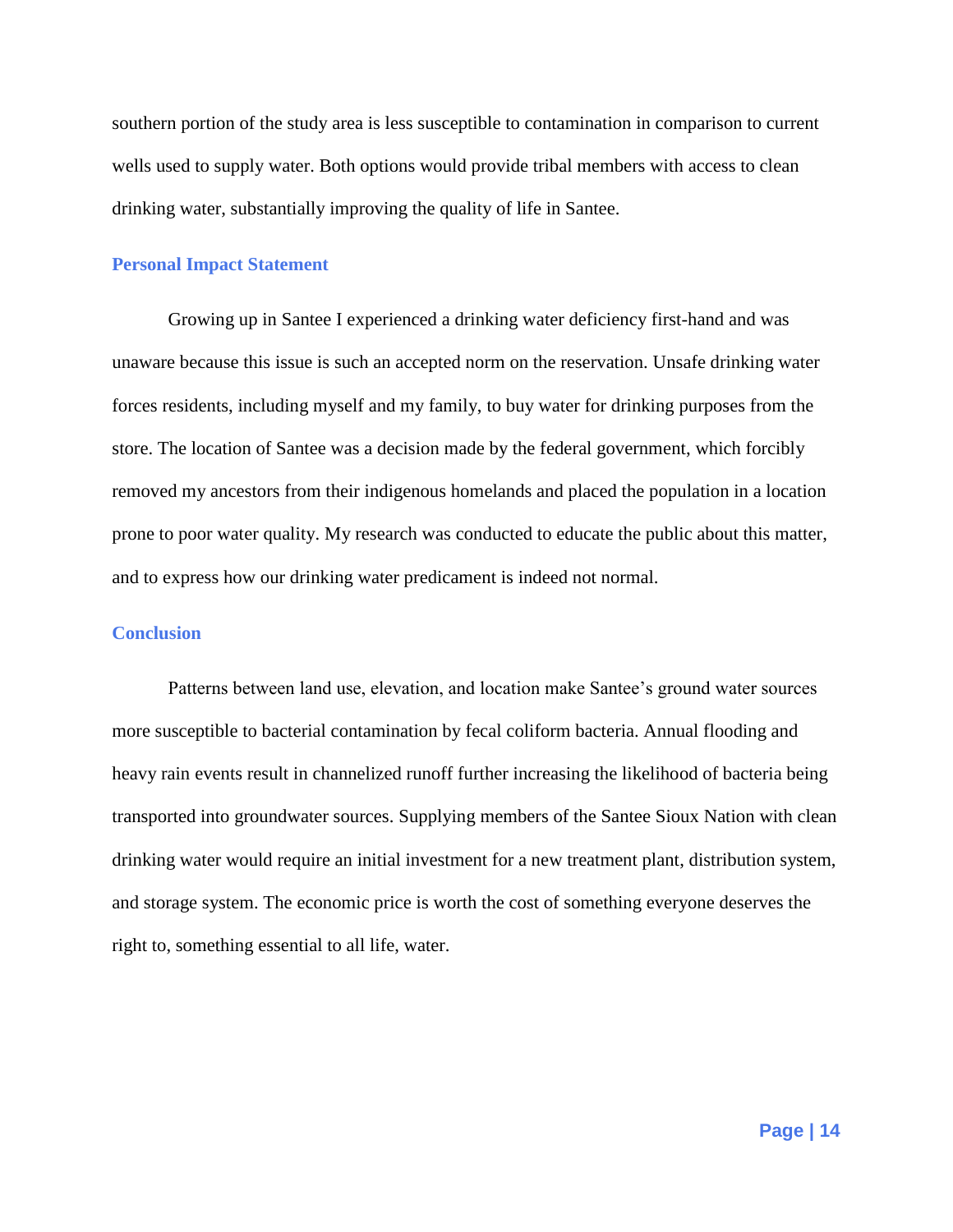# Figure 1: Figure 1: Figure 2: Figure 2: **Reservation, Nebraska**







Maps by Amanda Rouillard and Josh Meisel. Data Sources: National Elevation Dataset (NED), National Land Cover Database (NLCD), Nebraska Department of Natural Resources, Ground Water Well Data (NDNR).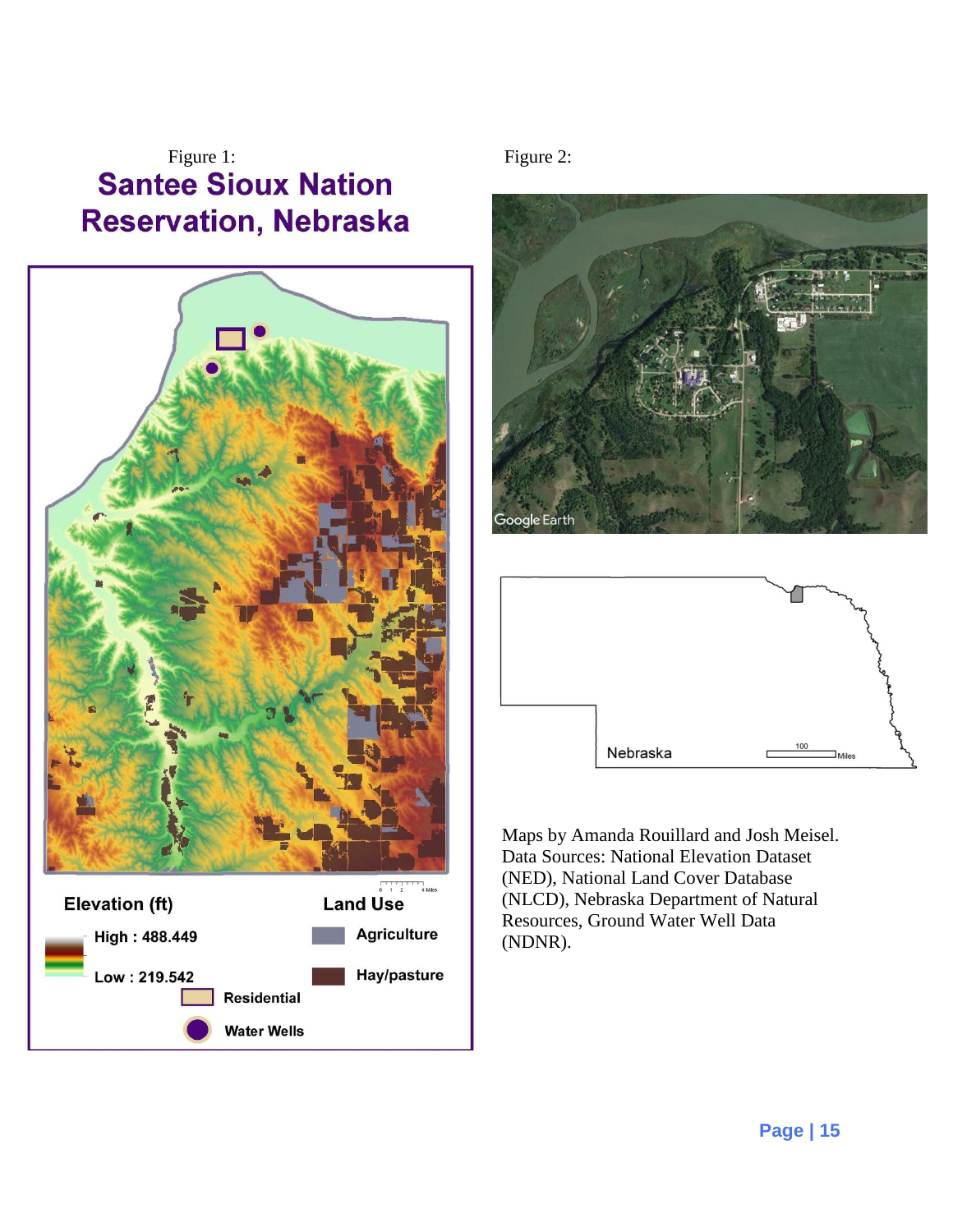

Figure 3

- A. Spur 54D, entry into Santee Nebraska
- B. Highway 12 flood damage
- C. Ice left behind from 2019 flood



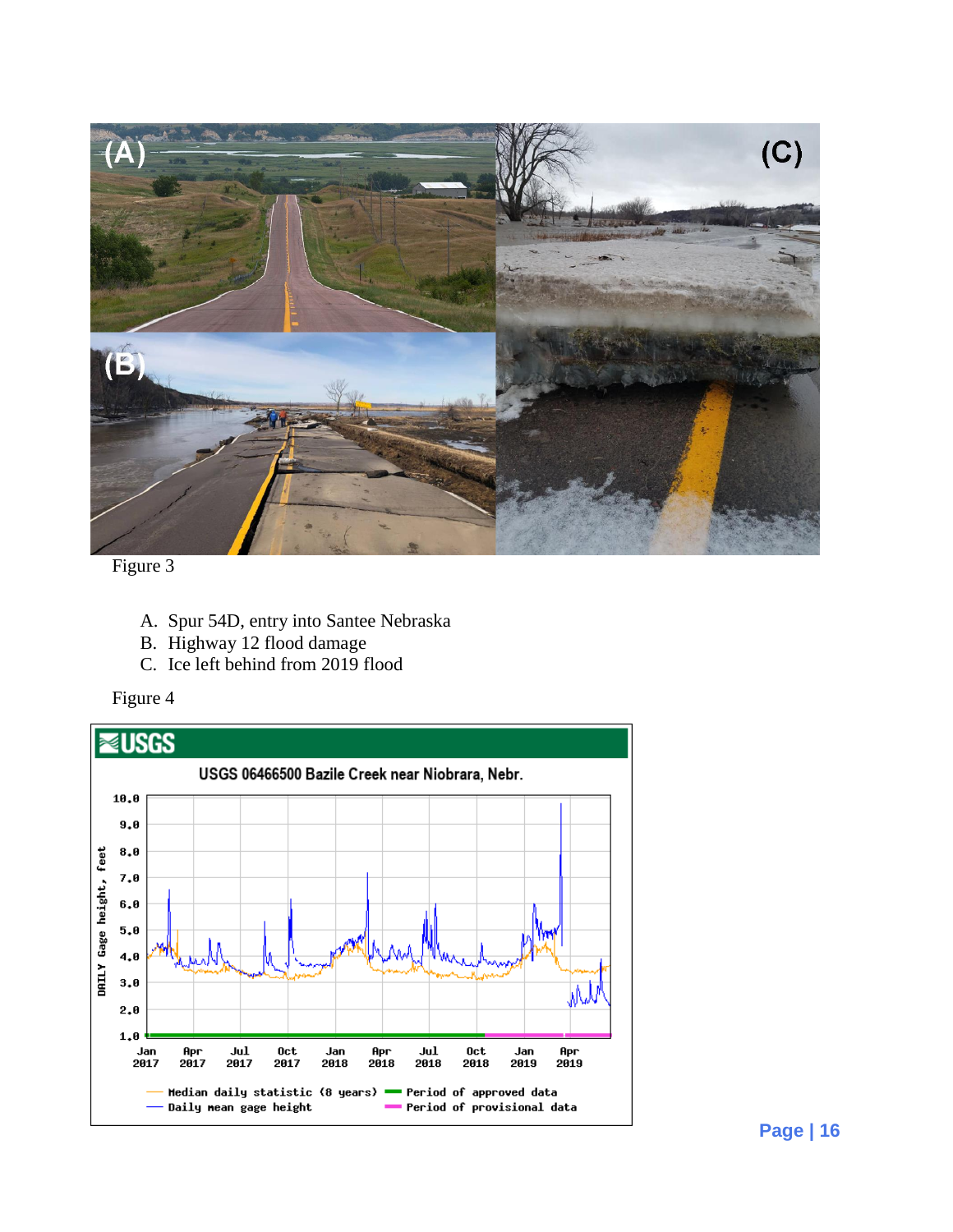## **Bibliography**

- Abourezk, Kevin. March 19, 2019. ""Santee Sioux Tribe Slowly Getting Back to Normal After Unprecedented Flooding." Indianz. https://www.indianz.com/News/2019/03/19/santeesioux-tribe-getting-back-to-norma.asp.
- Andrade, L., J. O'Dwyer, E. O'Neill, and P. Hynds. 2018. "Surface Water Flooding, Groundwater Contamination, and Enteric Disease in Developed Countries: A Scoping Review of Connections and Consequences." Environmental Pollution 236 (May): 540– 49. https://doi.org/10.1016/j.envpol.2018.01.104.
- Bishop, P. K., B. D. Misstear, M. White, and N. J. Harding. 1998. "Impacts of Sewers on Groundwater Quality." Water and Environment Journal 12 (3): 216–23. https://doi.org/10.1111/j.1747-6593.1998.tb00176.x.
- Boholm, Åsa, and Madeleine Prutzer. 2017. "Experts' Understandings of Drinking Water Risk Management in a Climate Change Scenario." Climate Risk Management 16 (January): 133–44. https://doi.org/10.1016/j.crm.2017.01.003.
- Chirila, Ioan, Luminița Minea, and Luminita Smaranda Iancu. 2010. "Microbiological Aspects of Underground Water Quality for Human Consumption in Rural Area." Analele Ştiinţifice Ale Universității Alexandru Ioan Cuza Din Iași, Sectiunea II A : Genetica Si Biologie Moleculara. 2010.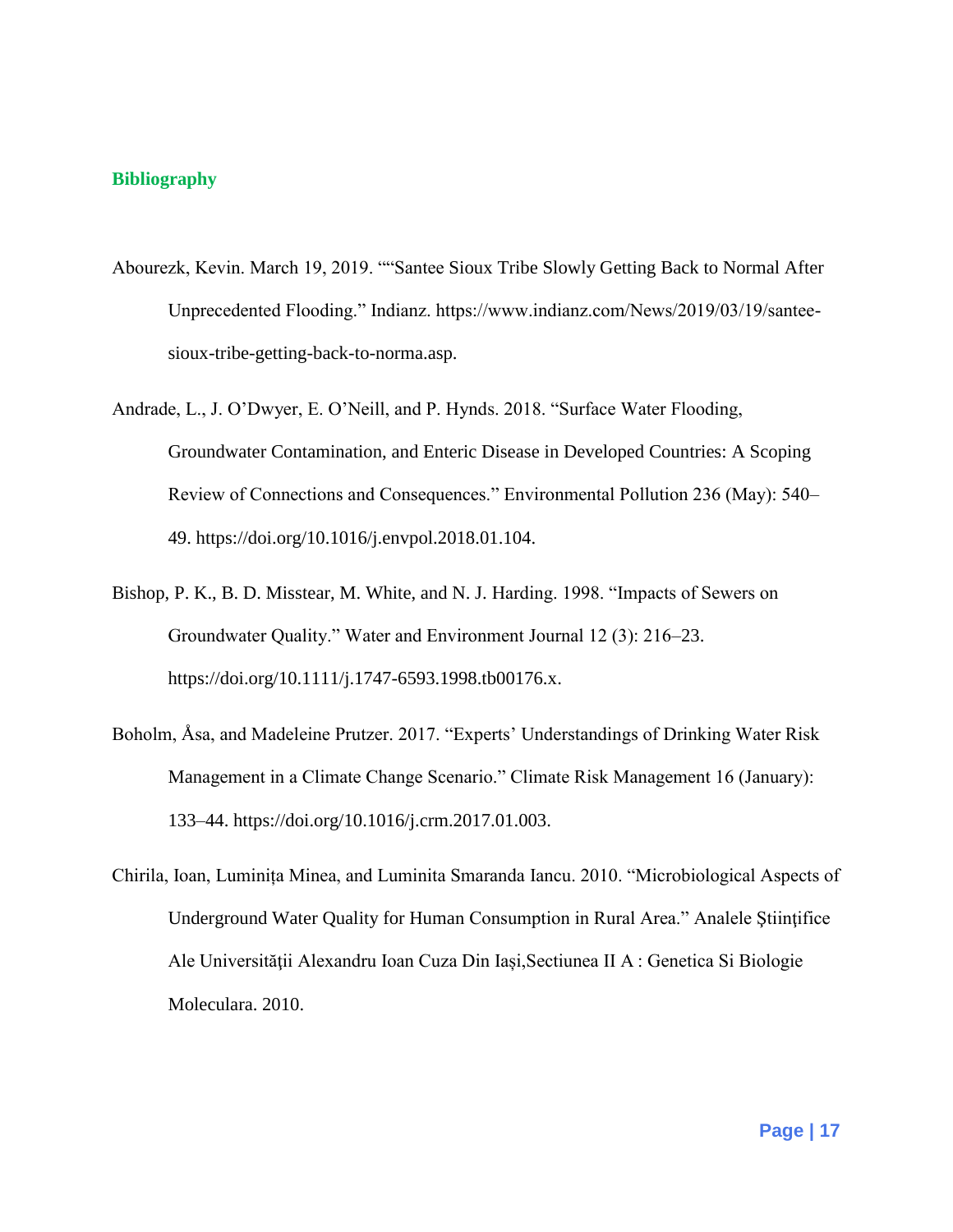- Eccles, Kristin M., Sylvia Checkley, Darren Sjogren, Herman W. Barkema, and Stefania Bertazzon. 2017. "Lessons Learned from the 2013 Calgary Flood: Assessing Risk of Drinking Water Well Contamination." Applied Geography 80 (March): 78–85. https://doi.org/10.1016/j.apgeog.2017.02.005.
- Gosselin, David C., Jacqueline Headrick, Rod Tremblay, Xun-Hong Chen, and Scott Summerside. 1997. "Domestic Well Water Quality in Rural Nebraska: Focus on Nitrate-Nitrogen, Pesticides, and Coliform Bacteria." Groundwater Monitoring & Remediation 17 (2): 77–87. https://doi.org/10.1111/j.1745-6592.1997.tb01280.x.
- Jamieson, Rob C., Robert J. Gordon, Steven C. Tattrie, and Glenn W. Stratton. 2003. "Sources and Persistence of Fecal Coliform Bacteria in a Rural Watershed." Water Quality Research Journal 38 (1): 33–47. https://doi.org/10.2166/wqrj.2003.004.
- Larned, Scott T., Mike R. Scarsbrook, Ton H. Snelder, Ned J. Norton, and Barry J. F. Biggs. 2004. "Water Quality in Low‐elevation Streams and Rivers of New Zealand: Recent State and Trends in Contrasting Land‐cover Classes." New Zealand Journal of Marine and Freshwater Research 38 (2): 347–66.

https://doi.org/10.1080/00288330.2004.9517243.

- McGinnis, Shelley, and R. Davis. 2001. "Domestic Well Water Quality within Tribal Lands of Eastern Nebraska." Environmental Geology 41 (3–4): 321–329.
- Reece, Nathan A. "Water Quality on Reservations in Nebraska." Environmental Studies Undergraduate Student Theses. University of Nebraska, Lincoln. 2016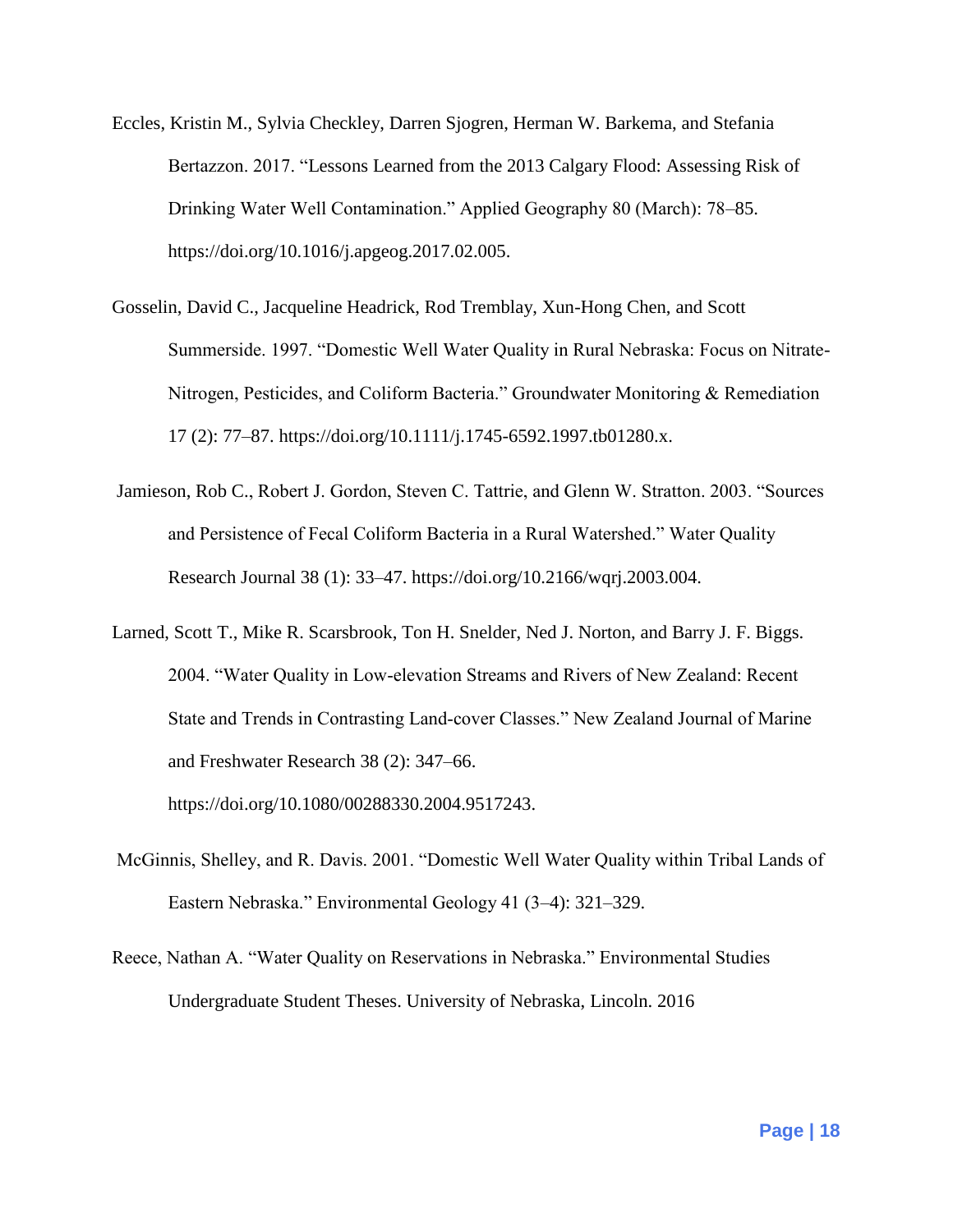- Roig, B., I. Delpla, E. Baurès, A. V. Jung, and O. Thomas. 2011. "Analytical Issues in Monitoring Drinking-Water Contamination Related to Short-Term, Heavy Rainfall Events." TrAC Trends in Analytical Chemistry, Climate-Change Impacts on Water Chemistry, 30 (8): 1243–51. https://doi.org/10.1016/j.trac.2011.04.008.
- Rompré, Annie, Pierre Servais, Julia Baudart, Marie-Renée De-Roubin, and Patrick Laurent. "Detection and enumeration of coliforms in drinking water: current methods and emerging approaches." Journal of microbiological methods 49, no. 1 (2002): 31-54.
- Schwartz, Matthew S. March 21, 2019. "Nebraska Faces over \$1.3 Billion In Flood Losses." NPR. https://www.npr.org/2019/03/21/705408364/nebraska-faces-over-1-3-billion-inflood-losses.
- U.S Department of the Interior, Bureau of Indian Affairs. What is the federal Indian trust responsibility? N.a. 2019. https://www.bia.gov/frequently-asked-questions
- U.S Department of the Interior. Draft Feasibility Study for Water Supply System Economics and Water Demand Analyses Component FY. Santee Sioux Nation and the Village of Niobrara, Nebraska. Status Report Summery. Bureau of Reclamation, Nebraska-Kansas Area Office, Great Plains Region, (2006).
- U.S Department of the Interior. Municipal, Rural, and Industrial Water Supply System Feasibility Study Status Report. Santee Sioux Nation and the Village of Niobrara, Nebraska. Status Report Summery. Bureau of Reclamation, Nebraska-Kansas Area Office, Great Plains Region, (2008).